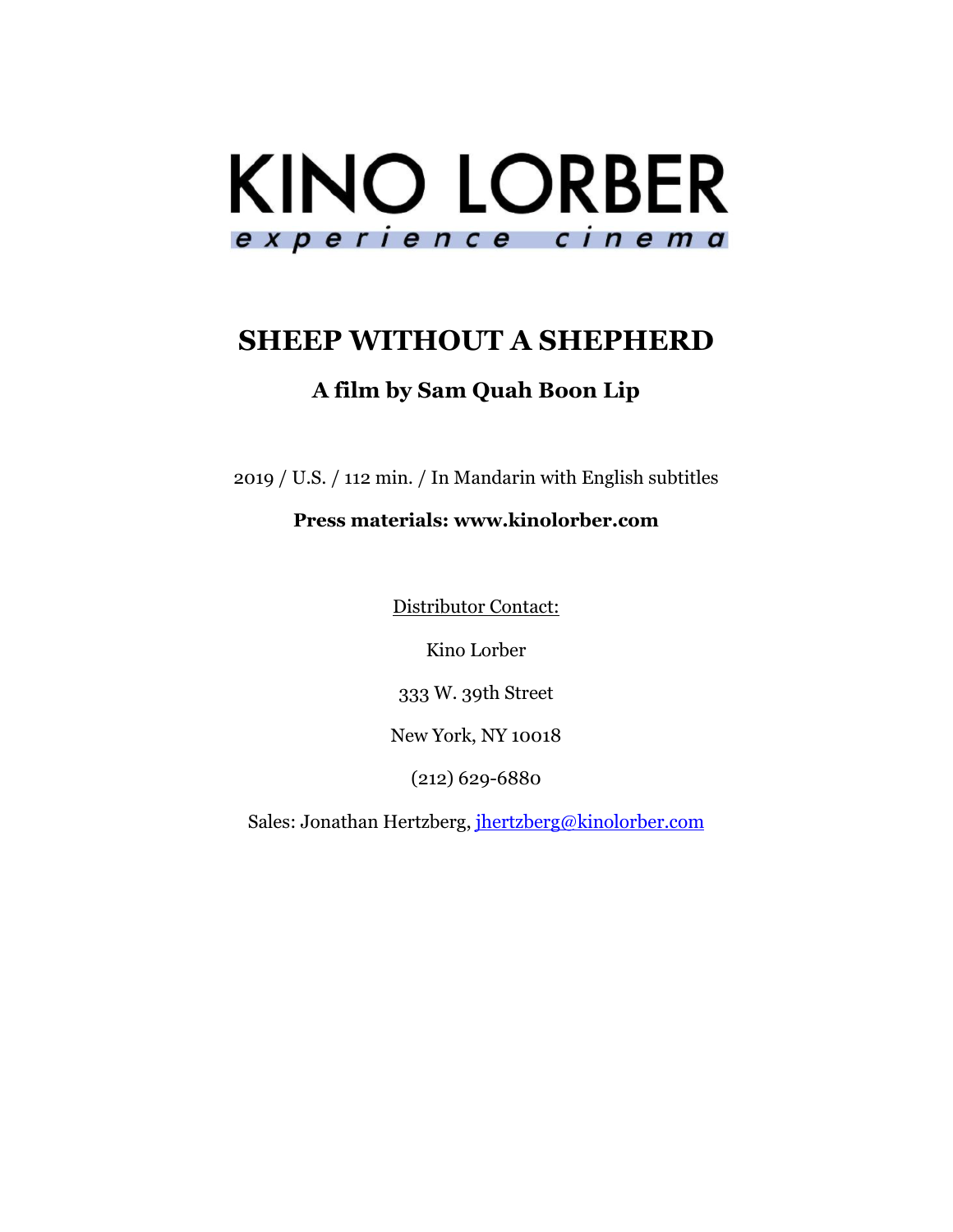#### **About SHEEP WITHOUT A SHEPHERD:**

A remake of the Indian-Malaysian film Drishyam, this Chinese box-office blockbuster is a Hollywood-esque cat-and-mouse crime thriller. Working family man and selfdescribed movie-geek Li (Xiao Yang) is thrown into a battle of wits with the law after his daughter accidentally kills, and his wife hurriedly buries, a fellow student who had sexually molested her. The dead boy's father is an ambitious politician, and his mother (Twin Peaks' Joan Chen) is La Wen, a steely eyed, morally corrupt police chief. Utilizing his encyclopedic knowledge of crime cinema, Li concocts a complicated alibi but for La Wen, the crime is personal, and she smells a coverup. Sheep Without a Shepherd is an inventive, twistily-plotted tale of blackmail, murder and justice, with the two families caught up in a deadly game.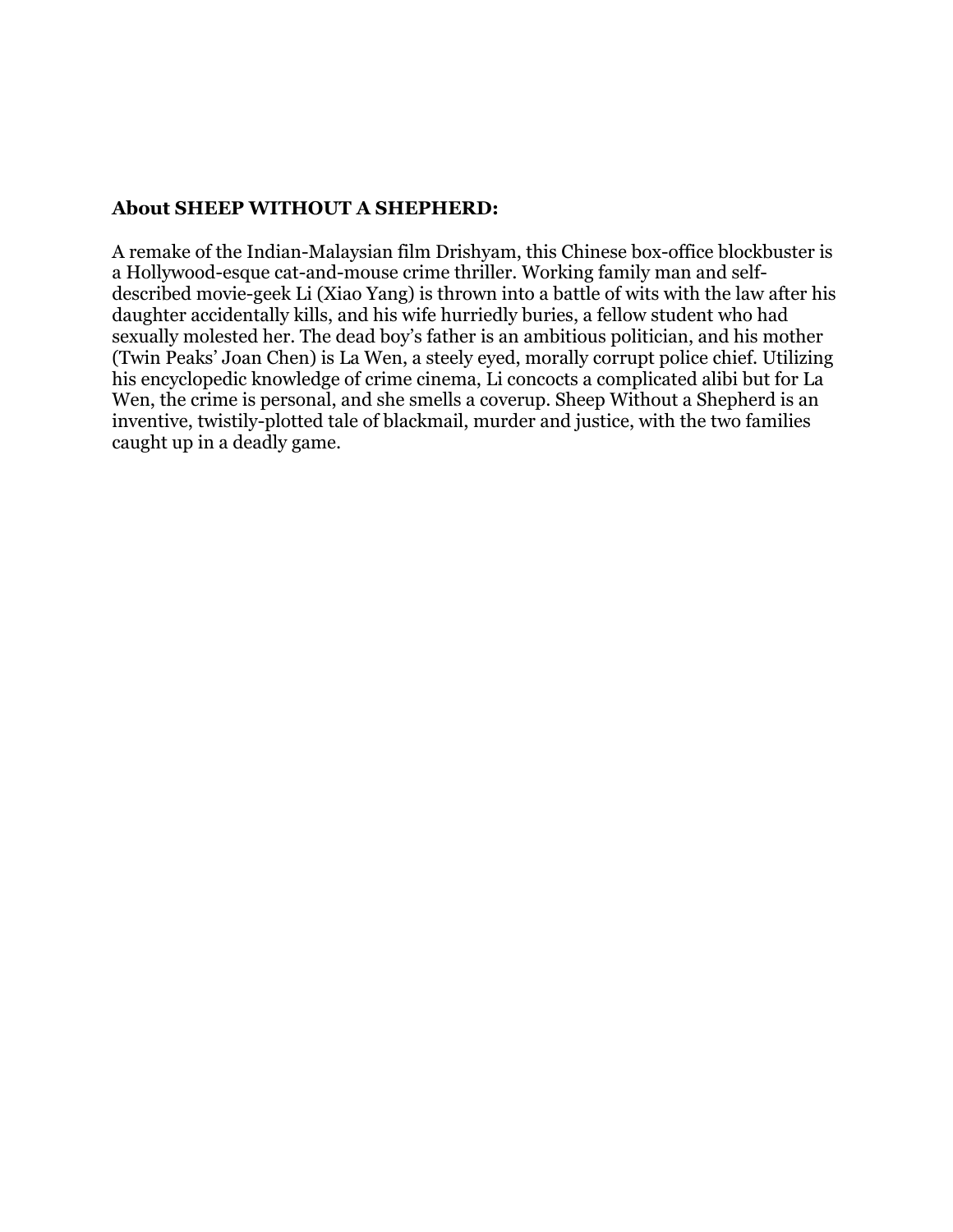#### **ABOUT THE FILMMAKER:**

Sam Quah Boon Lip is an Malaysian-born filmmaker who has long resided in Taipei. His award-winning short, *The Free Man* (2014), was shortlisted for a Live Action Short Oscar. He recently in 2020 directed four episodes of the TV series, *Detective Chinatown* and is in development with a Netflix-produced series called *Bardo.*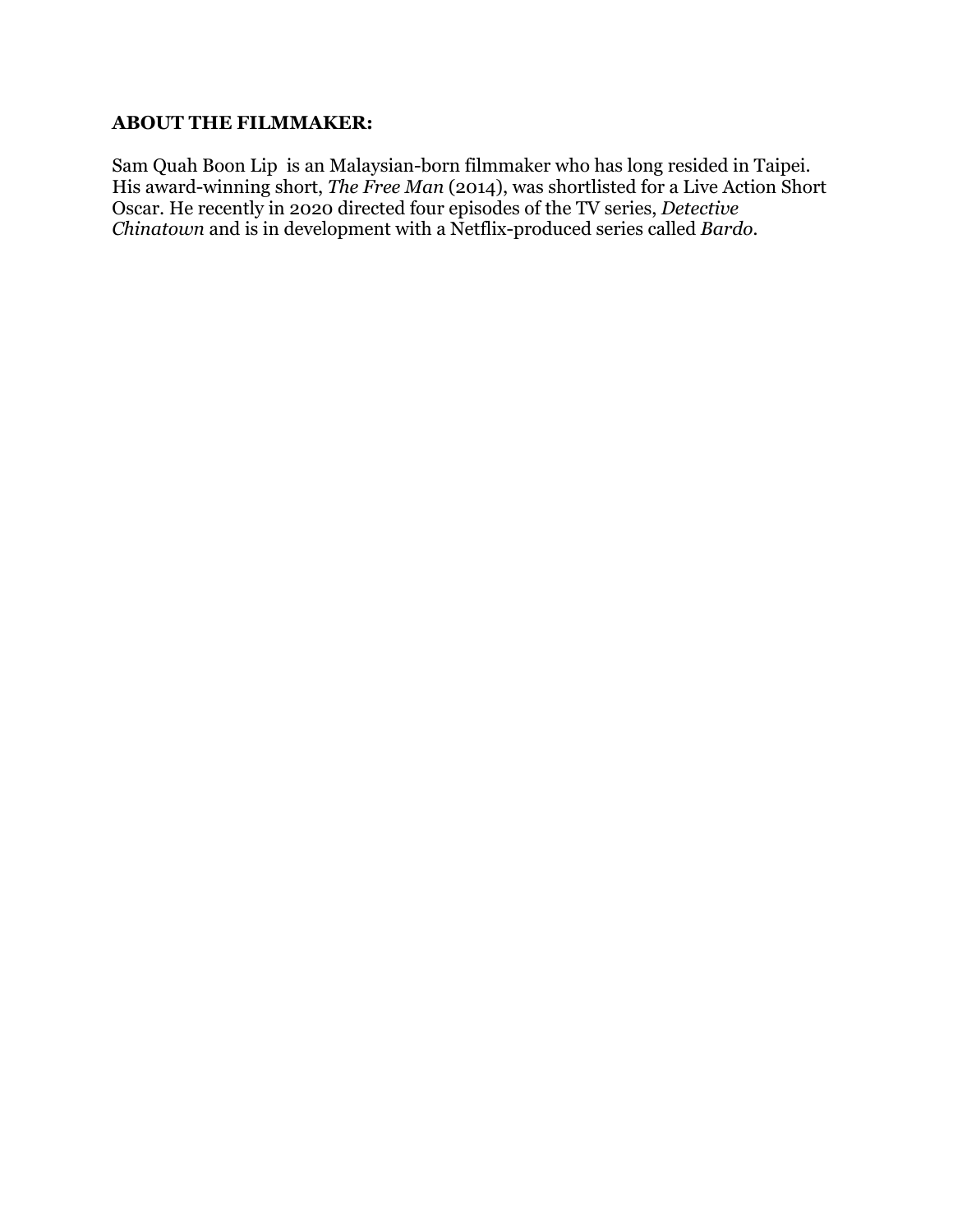#### **AWARDS:**

Bucheon International Fantastic Film Festival - **Audience Award for Best Feature** China Youth Handbook - **Best Commercial Film of the Year** China Youth Handbook - **Joan Chen - Best Performance of the Year**